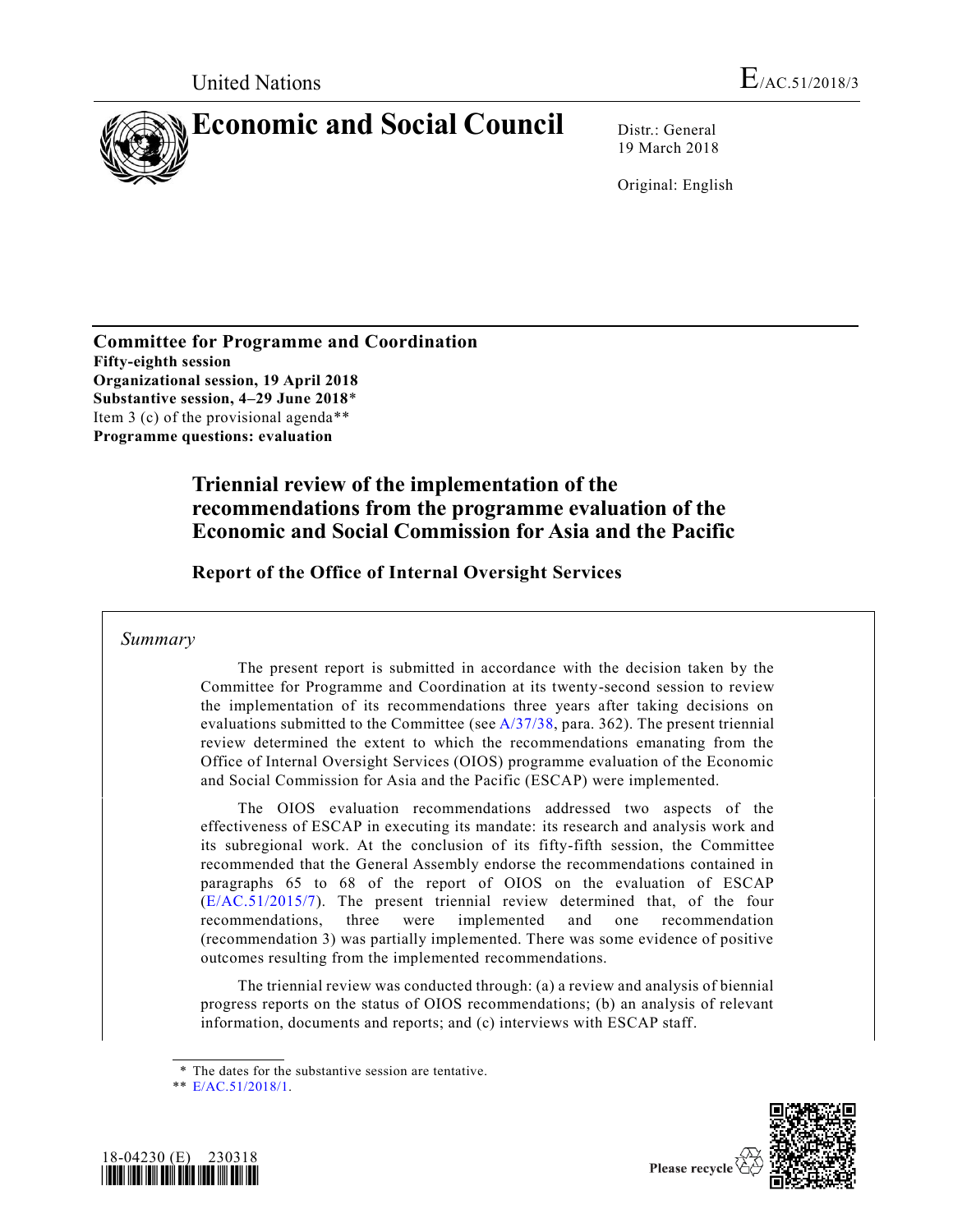Recommendation 1 addressed the need to implement previous recommendations made by the ESCAP Research and Publications Committee. A permanent editorial board was established as a platform for joint planning and implementation of biennial publications programmes in line with the secretariat's strategic direction for 2015– 2020 and the role of ESCAP as a regional think tank. The Editorial Board was considered to be fulfilling its purpose. The implementation of other recommendations was still outstanding, but the Editorial Board was understood to be taking them forward.

Recommendation 2 addressed the need for more data on the utilization, effectiveness and impact of ESCAP research and analysis work. Important steps were taken to increase the availability of monitoring and evaluation data. The ESCAP institutional results framework outlined a results chain linking subprogramme outputs to secretariat-wide development results. Research and analysis were included in the framework results chain, and were assigned specific performance indicators. In addition, the number of subprogramme/thematic evaluations increased.

Recommendation 3 addressed the need for wider dissemination of ESCAP research and analysis work. ESCAP published communications guidelines to ensure consistency and coherence across the organization and the maintenance of a common visual identity. It revamped its website and consolidated various newsletters. Despite those improvements, however, the recommendation was only partially implemented, as ESCAP did not yet have a final outreach strategy, nor had it established a single database of all stakeholders.

ESCAP research and analysis work did experience some positive changes, including improved quality and timeliness of ESCAP publications; better linkages between ESCAP research and analysis and its normative and technical cooperation work; improved credibility of ESCAP as a research organization; wider dissemination of ESCAP publications through the Internet and social media; and increased availability of monitoring and evaluation data on ESCAP research and analysis work.

Recommendation 4 addressed the need to improve collaboration between ESCAP substantive divisions and its subregional offices. In November 2014, a guidance note on relations between ESCAP substantive divisions, subregional offices and regional institutions was issued. Coordination mechanisms played an important role in reducing uncertainties and ensuring adherence to and internalizing the provisions of the guidance note. There was no substantial increase in resources for ESCAP subregional work, but that no longer seemed to be an issue. The budget for the 2018 –2019 biennium saw an increase in professional posts for South-East Asia and North and Central Asia. As a result of those combined efforts, ESCAP subregional work was perceived to have been strengthened.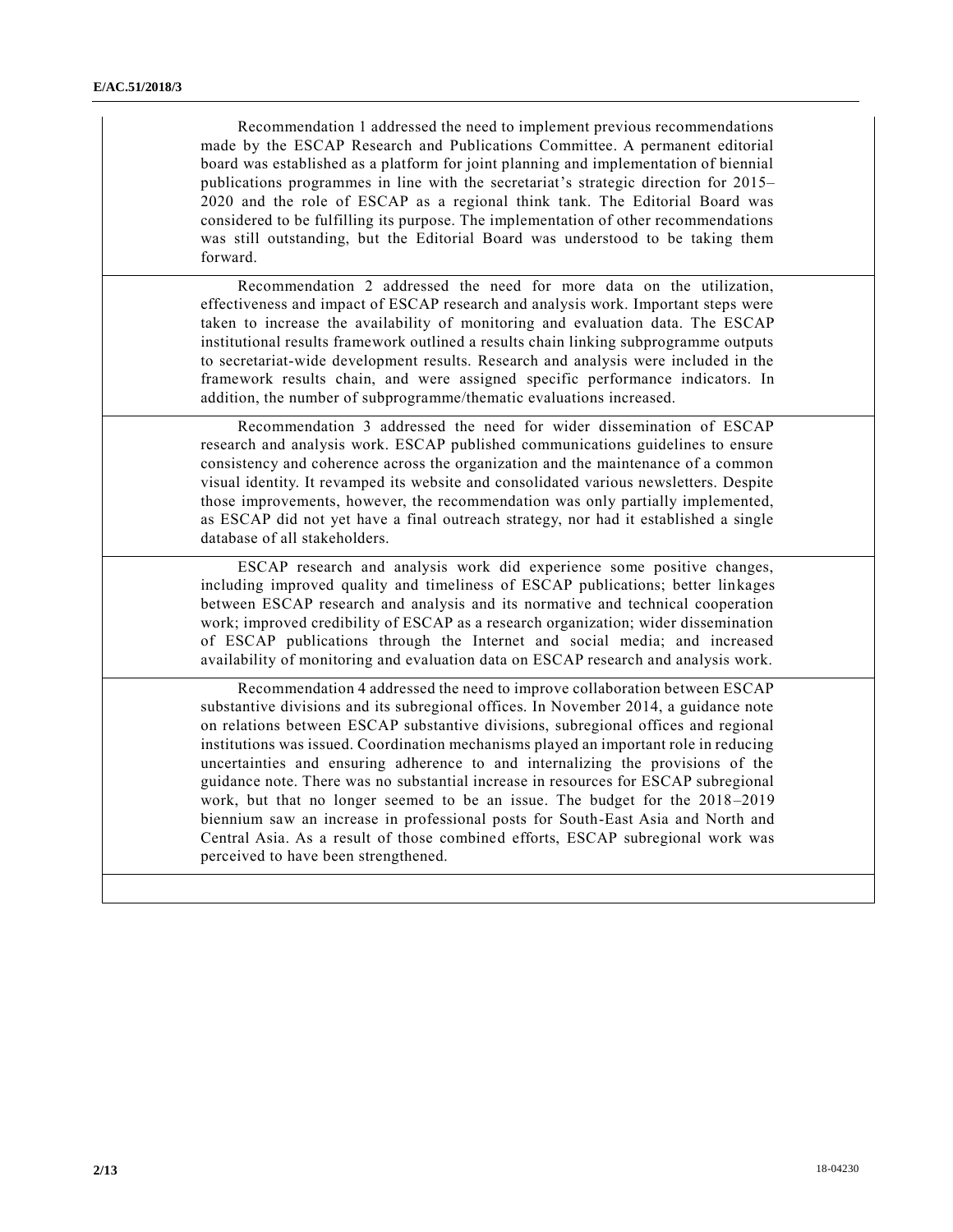## **I. Introduction**

1. At its fifty-fifth session, in 2015, the Committee for Programme and Coordination considered the report of the Office of Internal Oversight Services (OIOS) on the programme evaluation of the Economic and Social Commission for Asia and the Pacific (ESCAP) [\(E/AC.51/2015/7\)](https://undocs.org/E/AC.51/2015/7). Delegations expressed appreciation for the report. The Committee recommended that the General Assembly endorse the recommendations, while recognizing that certain progress had already been made.

2. The present report is issued pursuant to a triennial review of the recommendations, and examines the current status of the implementation of the four recommendations contained in the evaluation report. The review also discusses whether the implementation of the recommendations contributed to changes, and, if so, to what extent.

3. The methodology for the triennial review included:

(a) Review and analysis of biennial progress reports on the status of recommendations, which are monitored through the OIOS recommendations database;

(b) Analysis of relevant information, documents and reports obtained from ESCAP on various topics related to the recommendations;

(c) Remote interviews with a non-random sample of ESCAP staff.

4. The present report incorporates comments received from ESCAP during the drafting process. A final draft was shared with ESCAP, on which comments were received (see annex). OIOS expresses its appreciation for the cooperation extended by ESCAP in the drafting of the present report.

## **II. Results**

5. ESCAP was established in 1947 as a subsidiary body of the Economic and Social Council and the regional arm of the United Nations in the Asia-Pacific region. It serves 53 member States and 9 associate members. The ESCAP mandate is to promote regional cooperation and action for inclusive and sustainable economic and social development in Asia and the Pacific. It provides a forum for its member States on regional cooperation and assists them in building and sustaining shared economic growth and social equity. The ESCAP secretariat undertakes numerous research and analysis activities in the context of its substantive areas of focus and many ESCAP research and analysis activities culminate in publications. The ESCAP secretariat, which supports the Commission, is located in Bangkok and is headed by the Executive Secretary, and the delivery of ESCAP programmes is supported by the subregional offices and regional institutions. The Pacific subregional office was opened in 1984, the East and North-East Asia office began operating in 2010 and the North and Central Asia and the South and South-West Asia offices began operating in 2011. Subregional activities for South-East Asia are managed by ESCAP headquarters.

6. OIOS made four recommendations for ESCAP related to: (a) implementing a research and publications agenda; (b) improving the monitoring and evaluation of its research and analysis work; (c) developing and implementing an outreach strategy; and (d) implementing a framework on the working relations between ESCAP subregional offices and divisions. Three recommendations were implemented, while one recommendation was partially implemented (recommendation 3). There was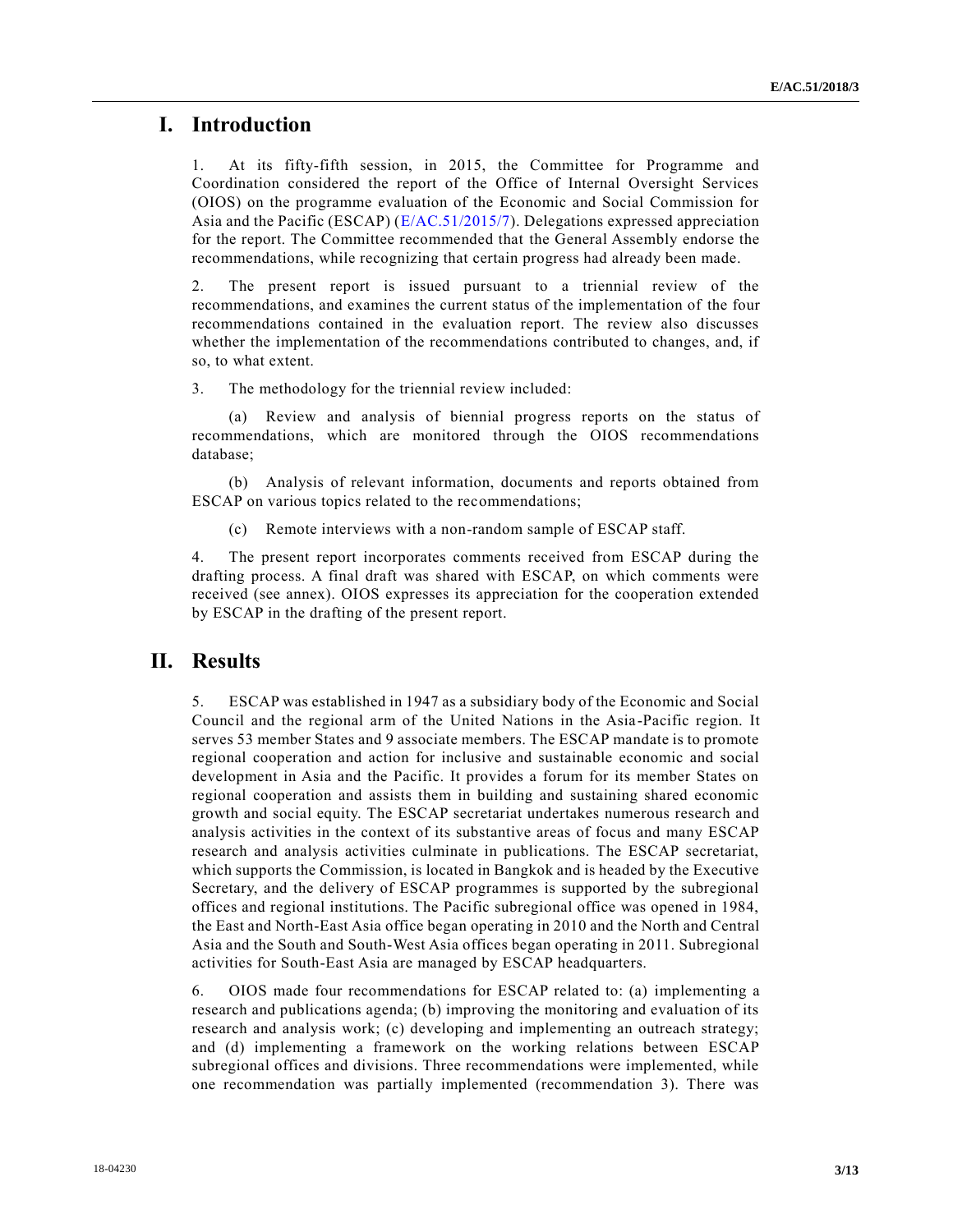some evidence of positive outcomes resulting from the implemented recommendations. The implementation status of each of the four recommendations is discussed below.

### **Recommendation 1 Implementation of a research and publications agenda**

7. Recommendation 1 reads as follows:

The Executive Secretary should establish an action plan to implement recommendations from the Research and Publications Committee with concrete timelines and clear roles and responsibilities, giving emphasis to establishing a multi-year research agenda and a permanent research and publications committee. The research agenda should take into account joint planning, development and dissemination of research and analysis work between all divisions and subregional offices and linkages between the research and analysis work of ESCAP and its normative and technical cooperation work.

8. The recommendation was made on the basis of the evaluation result that ESCAP should institutionalize and implement recommendations made by the ESCAP Research and Publications Committee in 2013.

9. The report of the ESCAP Research and Publications Committee to the Executive Secretary of ESCAP of May 2013 contained 7 key recommendations and 35 associated suggestions for improving the quality, outreach and impact of ESCAP publications, which included: (a) establishing a permanent ESCAP Research and Publications Committee to coordinate the research agenda and oversee the publications programme; (b) rationalizing existing resources and functions to enhance the effectiveness of the ESCAP publications programme; (c) strengthening the ESCAP publications strategy; (d) enhancing ESCAP research capabilities; (e) creating a branding strategy for and disseminating ESCAP publications and documents; and (f) representing ESCAP on the United Nations Publications Board. The report was presented to ESCAP senior management on 11 June 2013. At the meeting, it was decided that the Chief of Staff would identify which of the recommendations could be instituted immediately and which would need further discussion and consideration by the Senior Management Team for later implementation.

10. While no official action plan was developed to implement the Research and Publication Committee's recommendations, their implementation was set in motion through the activities of a permanent ESCAP editorial board. In 2015, a permanent Research and Publications Committee was established to serve as a platform for planning, developing and disseminating research and publications from across ESCAP. The Committee was later renamed the ESCAP Editorial Board. The terms of reference of the Board, dated June 2016, required it to establish a strategic approach and set guidelines for the ESCAP publications programme, in line with the organization's programme of work focused on inclusive and sustainable development in Asia and the Pacific. Although they did not state it in writing, during interviews for the triennial review staff reported that the Board was responsible for implementing the recommendations of the ESCAP Research and Publications Committee. The Editorial Board was chaired by the Executive Secretary, and the Chief of the Strategic Communications and Advocacy Section served as Secretary. Its terms of reference determined that it should hold at least four formal meetings a year, with a membership comprising division heads and representatives from subregional offices and regional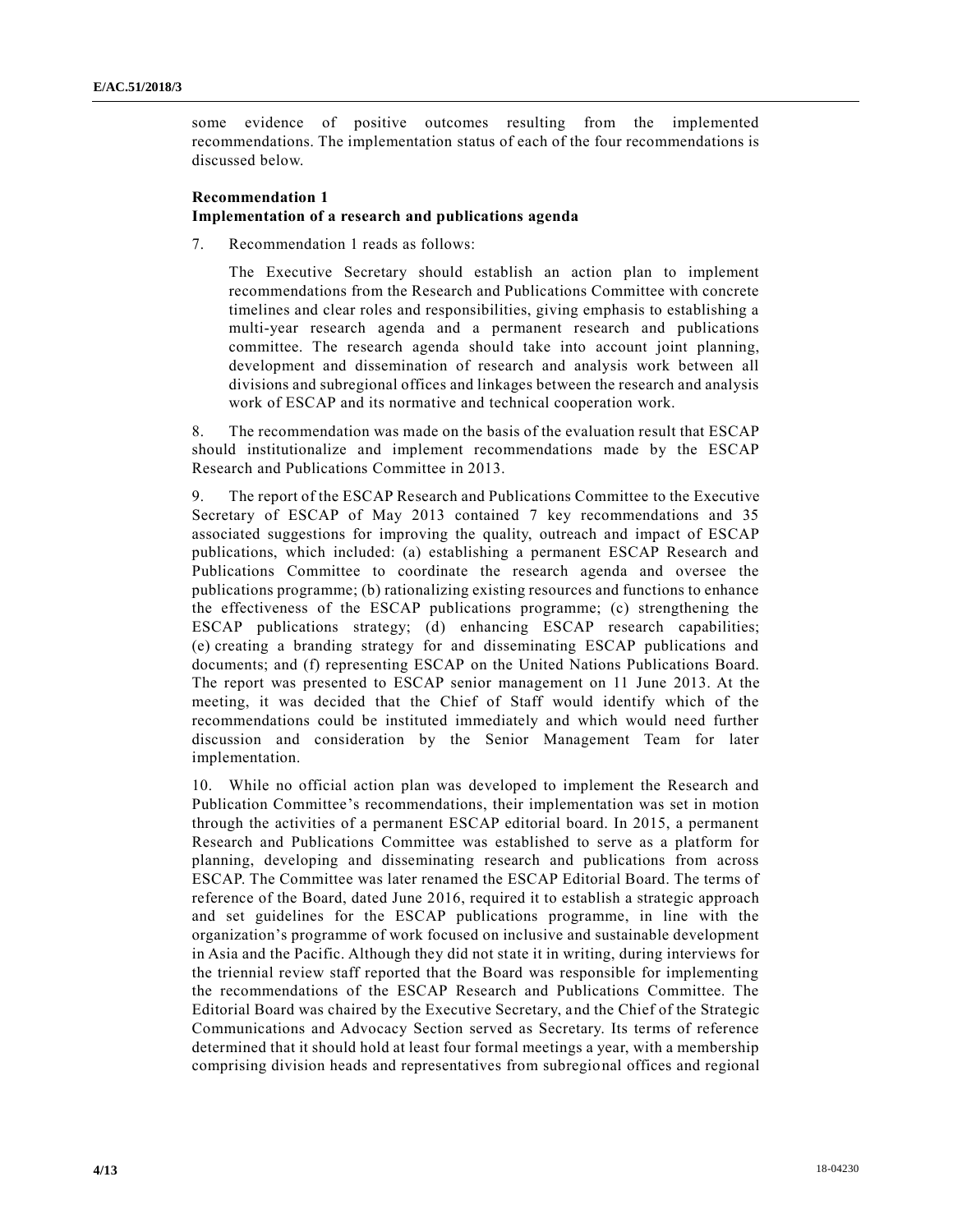institutes. From February 2016 to March 2017, the Editorial Board met in person five times. After that, due to scheduling conflicts, matters were discussed by email.

11. Staff interviewed also agreed that the Editorial Board had introduced a streamlined and more consistent and rigorous review process for research and publications. Main benefits of the new process were joint planning (including the joint review of proposed publication titles), stronger oversight during inception phases and cross-fertilization between divisions. Staff noted that the Board had worked well, in that publications focused on more than one topic and included crosscutting issues. Furthermore, they stated that the quality of ESCAP publications had improved, as had the credibility of ESCAP as a research organization.

12. In 2013, the Research and Publications Committee had recommended that all ESCAP publications should be guided, as appropriate, by a multi-year research agenda in support of the institution's vision and key mandates. An ESCAP multi-year corporate research agenda was found to exist in the standard form of biennial publications programmes. Contrary to earlier bienniums, an overarching framework was developed in the form of the Executive Secretary's guidance note on the secretariat's strategic direction for 2015–2020. The framework set the substantive agenda for the entirety of the Commission's work, including its research and publications.

13. For the 2016–2017 and 2018–2019 bienniums, ESCAP issued instructions to its substantive divisions and subregional offices that required them to assess publications for their continued relevance and to remove obsolete titles. In addition, proposed publications were required to be founded in intergovernmental mandates (see [ST/SGB/2012/2\)](https://undocs.org/ST/SGB/2012/2).

14. ESCAP publications were published in a timely manner. Thirty-one publications were included in the standard publications programme for the biennium 2016–2017. All publications went through the revised review process and were published. In addition, four publications were added to the programme and released at the request of member States. The United Nations Publications Board approved 27 publications for the publications programme for the biennium 2018–2019.

15. To ensure greater linkages between its research and analysis work and its normative and technical cooperation work, ESCAP included its research and analysis work as part of the preparations for the work programmes of its subprogrammes. To link ESCAP publications with its intergovernmental work, and to promote the usage of its publications, ESCAP presented and discussed flagship publications at ESCAP intergovernmental meetings in 2017. The *Asia-Pacific Disaster Report 2017* was launched at the fifth session of the Committee on Disaster Risk Reduction; the *Economic and Social Survey of Asia and the Pacific 2017* was launched at a meeting of the Committee on Macroeconomic Policy, Poverty Reduction and Financing for Development; and the *Asia-Pacific Trade and Investment Report 2017* was discussed at a meeting of the Committee on Trade and Investment. Further interlinkages and synergies were expected with the implementation of Umoja Extension 2, covering online strategic planning and performance management.

16. Biennial publications programmes were also reviewed by the Editorial Board, resulting in the improved quality of ESCAP publications and the well-coordinated planning and review of research and publication work with inputs from divisions and subregional offices. That fulfilled the purpose of the recommended secretariat-wide multi-year research agenda to support ESCAP in its role as a regional policy think tank.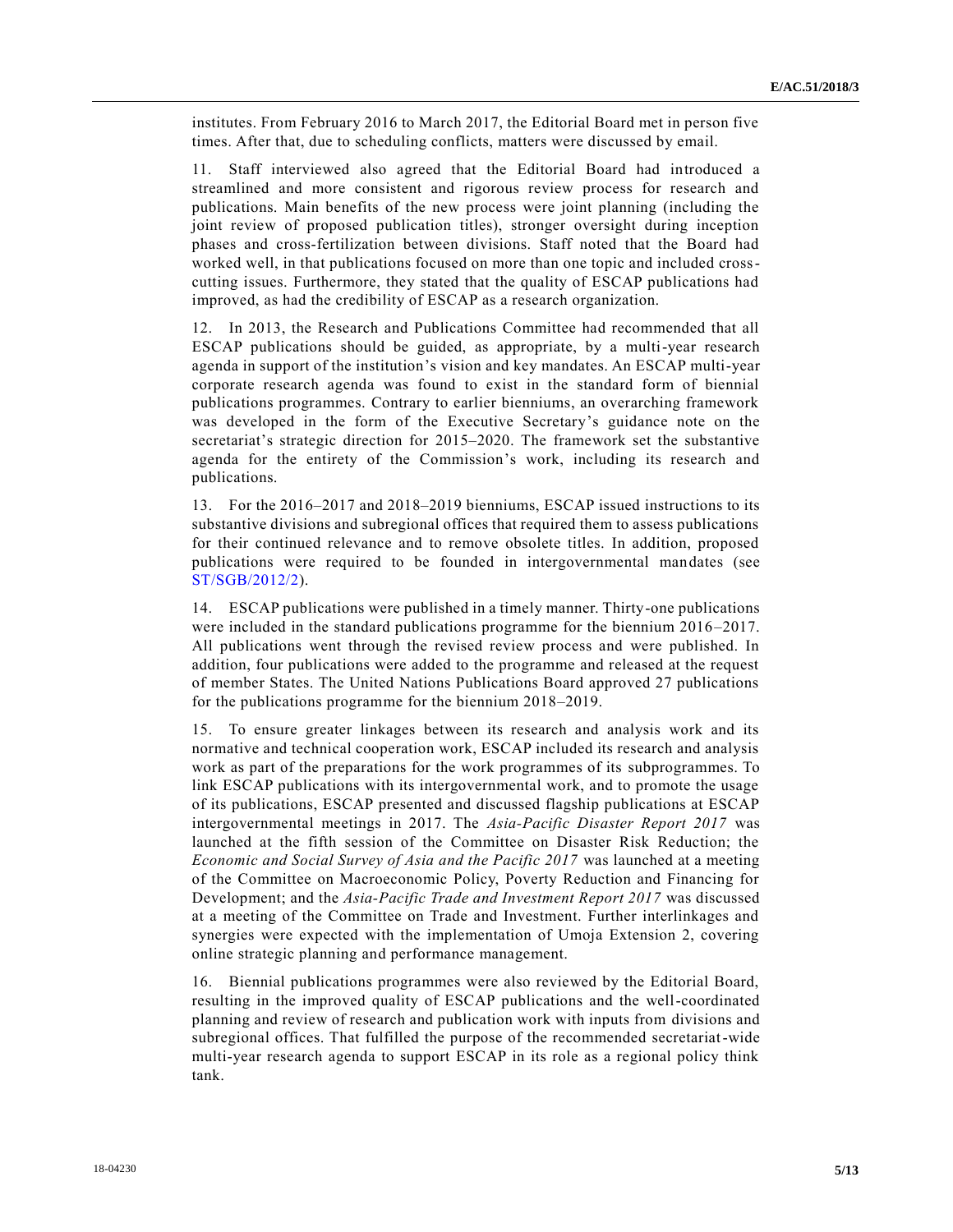17. The recommendation has been implemented.

### **Recommendation 2 Improvement in monitoring and evaluation of research and analysis work**

18. Recommendation 2 reads as follows:

ESCAP should improve monitoring and evaluation of its research and analysis work, including publications, by establishing ESCAP-wide performance measures of such work and systematically measuring their cost-effectiveness, utilization and impact. Moreover, future self-evaluations should extend beyond single projects to include more subprogrammatic and thematic issues.

19. The recommendation was made on the basis of the evaluation result that ESCAP monitoring and evaluation data for its research and analysis function were lacking, which resulted in an inability to assess programme effectiveness. The main monitoring data source for ESCAP was the Secretariat-wide Integrated Monitoring and Documentation Information System (IMDIS). However, ESCAP had not reported all research and analysis outputs or publications in the system (see  $E/AC.51/2015/7$ , para. 9). In addition, most of its evaluations were project-based and did not cut across subprogrammes or focus on thematic issues (see [E/AC.51/2015/7,](https://undocs.org/E/AC.51/2015/7) para. 34).

20. Research and analysis is an integral part of the ESCAP institutional results framework results chain. It constitutes one of the core sets of activities: generate innovative research and analysis to support member States in policymaking. At the outcome level, ESCAP specifically expected that member States and other stakeholders would utilize ESCAP knowledge products to develop and improve policies and programmes for achieving inclusive and sustainable development. Five institutional indicators served to track that outcome:

- Indicator 1. Percentage of ESCAP stakeholders surveyed assessing that ESCAP is providing relevant, strategic and timely knowledge products on sustainable development. Source: ESCAP-wide stakeholder surveys (midpoint and terminal)
- Indicator 2. Percentage of ESCAP stakeholders surveyed indicating that ESCAP knowledge products are used to develop and improve policies and programmes for achieving sustainable development. Source: ESCAP-wide stakeholder surveys (midpoint and terminal)
- Indicator 3. Number of citations/references to ESCAP knowledge products in national policy documents, media outputs, policy-related literatures. Source: to be established
- Indicator 4. Number of downloads of web-distributed ESCAP flagship publications and other selected knowledge products. Source: web analytics and social media statistics from the Strategic Communications and Advocacy Section (annual basis)
- Indicator 5. Number of ESCAP website visits, number of tweets and potential reach, number of "Likes" in Facebook and potential reach. Source: web analytics and social media statistics from the Strategic Communications and Advocacy Section (annual basis)

21. The institutional results framework required that annual reports demonstrate progress towards achieving ESCAP results at the outcome level. In 2016, the Strategy and Programme Management Division compiled information on performance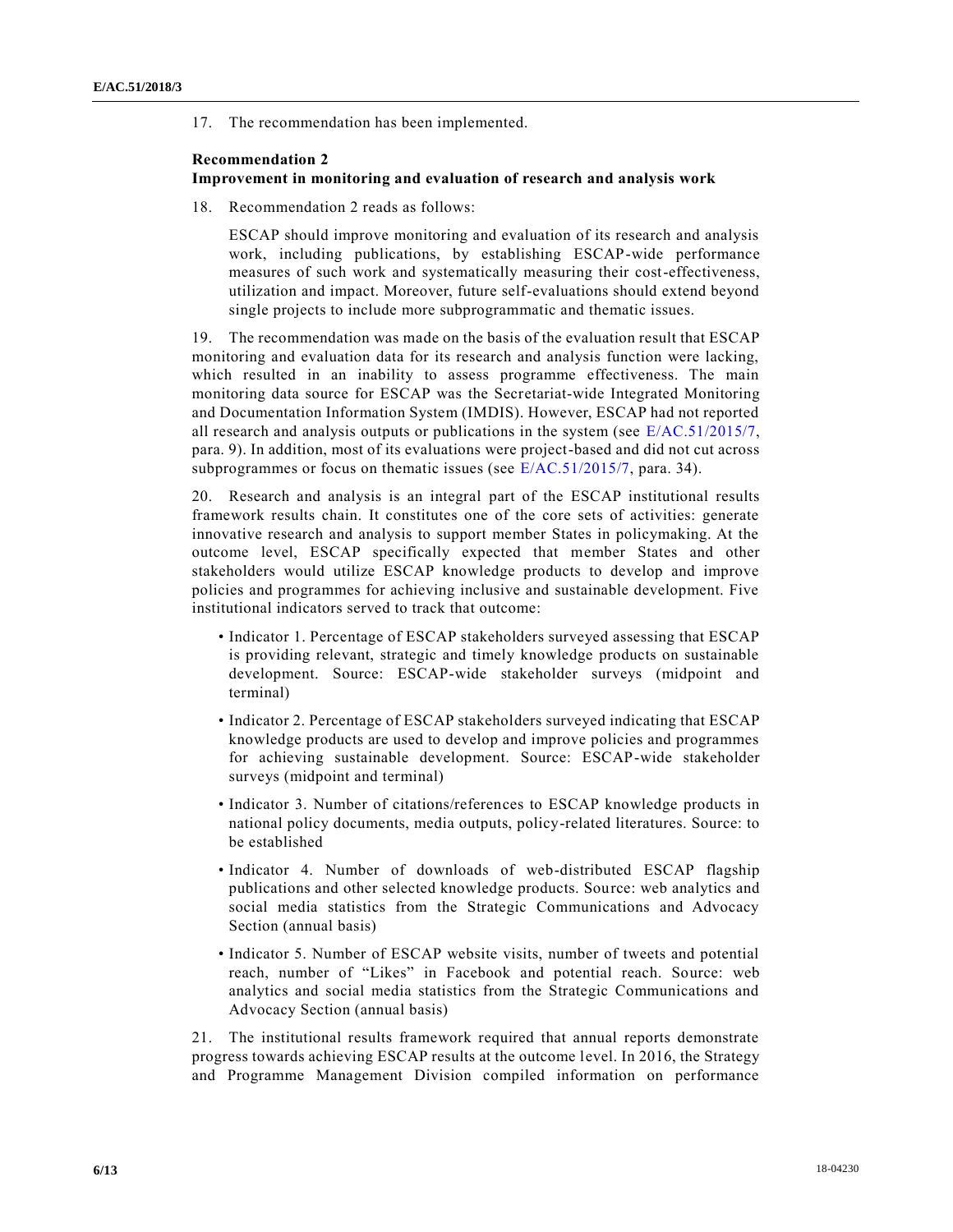indicators for ESCAP sessions. A draft presentation was available for 2017 that was limited to ESCAP intergovernmental and capacity development work indicators.

22. The ESCAP capacity development strategy for 2016–2019, issued in January 2017, indicated that monitoring and evaluation constituted a primary pillar of resultsbased management. In addition, the Executive Secretary issued updated ESCAP monitoring and evaluation policies and guidelines on subprogramme and project monitoring and evaluations.

23. The number of subprogramme/thematic evaluations increased from one per year during 2012–2015 to two per year during 2016–2017. Four subprogramme/thematic evaluations were planned for 2018 and 2019 respectively, budget allowing. The table below provides more details on ESCAP evaluations.

| Year | Subprogramme/thematic evaluation                                                                                                                   | Number         |
|------|----------------------------------------------------------------------------------------------------------------------------------------------------|----------------|
| 2012 | Evaluation of the ESCAP subprogramme on information and communications technology and<br>disaster risk reduction                                   | 1              |
| 2013 | Review of the conference structure of ESCAP (E/ESCAP/69/18)                                                                                        | 1              |
| 2014 | Evaluation of non-reimbursable loan services at ESCAP                                                                                              | $\mathbf{1}$   |
| 2015 | Evaluation of the establishment of the Asian and Pacific Centre for the Development of<br>Disaster Information Management                          | 1              |
| 2016 | Evaluation of the ESCAP subprogramme on macroeconomic policy and inclusive development                                                             | 2              |
|      | Evaluation of the Regional Action Programme for Transport Development in Asia and the<br>Pacific, phase II $(2012-2016)$                           |                |
| 2017 | Evaluation of the United Nations Special Programme for the Economies of Central Asia<br>Evaluation of the ESCAP subprogramme on social development | $\overline{2}$ |
| 2018 | Evaluation of the Environment and Development Division                                                                                             | 4              |
|      | Evaluation of the Trade, Investment and Innovation Division                                                                                        |                |
|      | Evaluation of the Centre for Alleviation of Poverty through Sustainable Agriculture                                                                |                |
|      | Evaluation of the Asian and Pacific Centre for Transfer of Technology                                                                              |                |
| 2019 | Evaluation of the subregional offices, including cooperation and coordination with ESCAP<br>substantive divisions and regional institutions        | 4              |
|      | Evaluation of the Information and Communications Technology and Disaster Risk Reduction<br>Division                                                |                |
|      | Evaluation of the Asian and Pacific Centre for the Development of Disaster Information<br>Management                                               |                |
|      | Evaluation of the Centre for Sustainable Agricultural Mechanization                                                                                |                |

**ESCAP subprogramme/thematic evaluations, 2012–2017**

*Source*: Evaluation plan, Strategy and Programme Management Division.

24. The extent to which subprogramme and thematic evaluations assessed ESCAP research and analysis work depended on the defined scope of each individual evaluation. For example, a specific objective of the evaluation of the ESCAP subprogramme on macroeconomic policy and inclusive development was to assess the relevance, efficiency and effectiveness of the work of the subprogramme, with a particular focus on its research and analysis work and on its work in relation to countries with special needs.

25. Staff interviewed agreed that the availability of monitoring and evaluation data for ESCAP research and analysis work improved as a result of the institutional results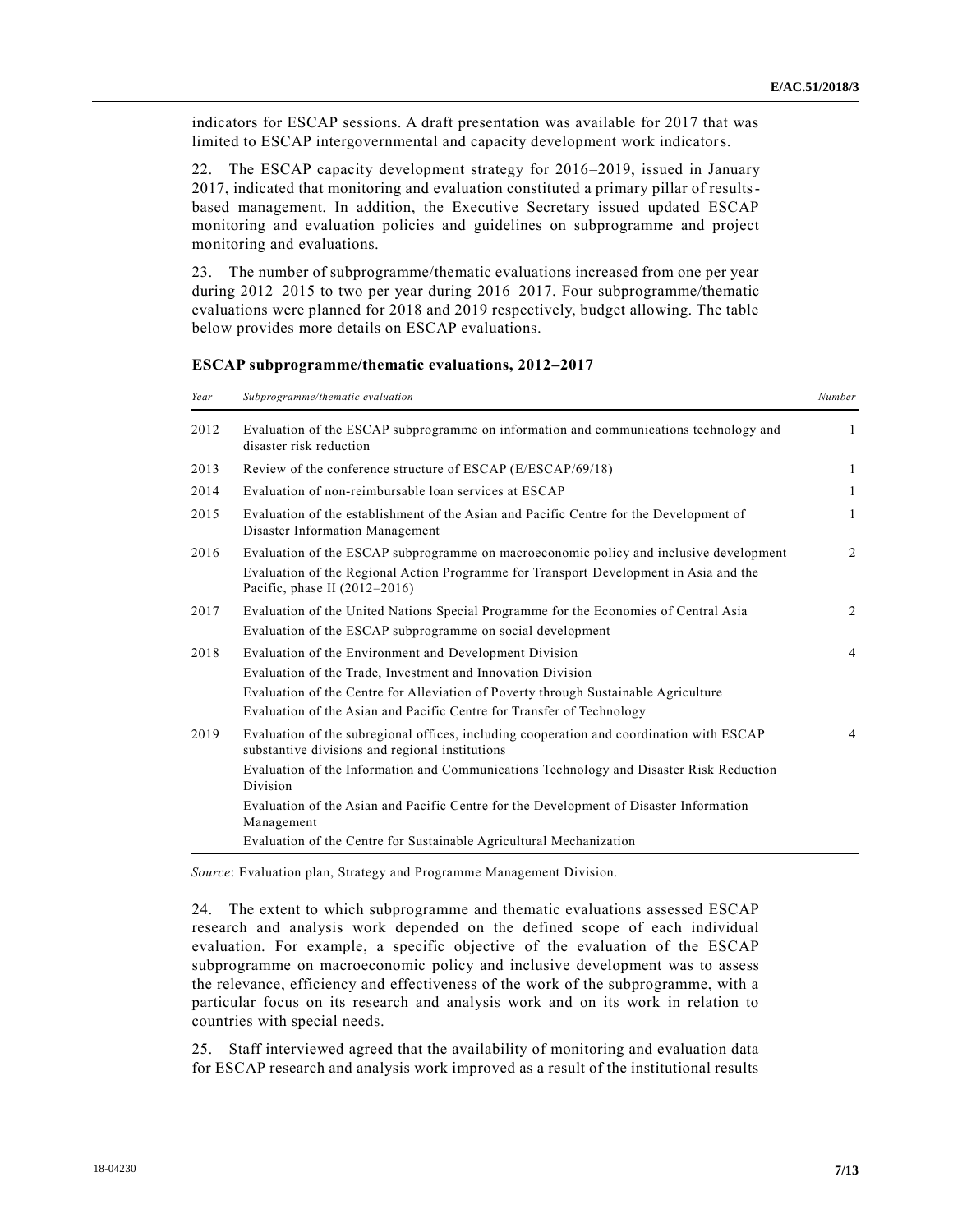framework and from the increased number of strategic and subprogramme evaluations.

26. The recommendation has been implemented.

### **Recommendation 3**

#### **Development and implementation of an outreach strategy**

27. Recommendation 3 reads as follows:

ESCAP should develop and implement an ESCAP-wide outreach strategy for its research and analysis work that incorporates developing a database of all stakeholders, common branding elements for all publications and web pages, and dissemination for each type of work.

28. The recommendation was made on the basis of the evaluation result regarding the need for wider dissemination of ESCAP research and analysis work. ESCAP maintained some records on its audience but lacked consistent tracking of the dissemination of its research and analytical outputs.

29. In 2015, ESCAP started to produce communications plans for individual research and analysis outputs and intergovernmental events and, in 2016, it revamped its website to provide an up-to-date outreach platform and launched a corporate newsletter, which replaced individual subprogramme newsletters. ESCAP consciously shifted away from publishing hard copies of its publications to sharing publications and other communications using the Internet and social media platforms, although printed publications continued to be distributed to key stakeholders.

30. Work was also undertaken to establish common ESCAP branding elements. In 2017, the Strategic Communications and Advocacy Section published communications guidelines for 2017. The guidelines, which included a publications style guide, were intended to keep ESCAP internal and external communications consistent and coherent across the Commission. An internal memo from the Executive Secretary, dated 16 October 2017, stressed the need to maintain a visual identity across ESCAP publications in order to raise the Commission's profile.

31. During the triennial review, the ESCAP secretariat updated the communications and advocacy strategy created for the 2011–2012 biennium. A draft ESCAP communications and outreach strategy was available, and was scheduled for discussion as part of an internal consultation process on how to strengthen ESCAP research work. At the time of writing, the release of the final version of the strategy was expected within three months.

32. At the time of the triennial review, a single database containing the names and addresses of all stakeholders for the dissemination of ESCAP publications had not been created. According to staff interviewed, ESCAP did not have sufficient resources to develop and maintain a single comprehensive database and so continued to maintain three different stakeholder lists that served different but related functions. The Office of the Executive Secretary maintained a common list of member States and associate members, international and United Nations organizations, non-governmental organizations and relevant non-ESCAP members; the Strategic Communications and Advocacy Section maintained a media mailing list; and substantive divisions maintained a division-level list of research and academic institutions and subject-matter experts. Staff also indicated that the three stakeholder lists fulfilled the purpose of disseminating ESCAP research and analytical outputs.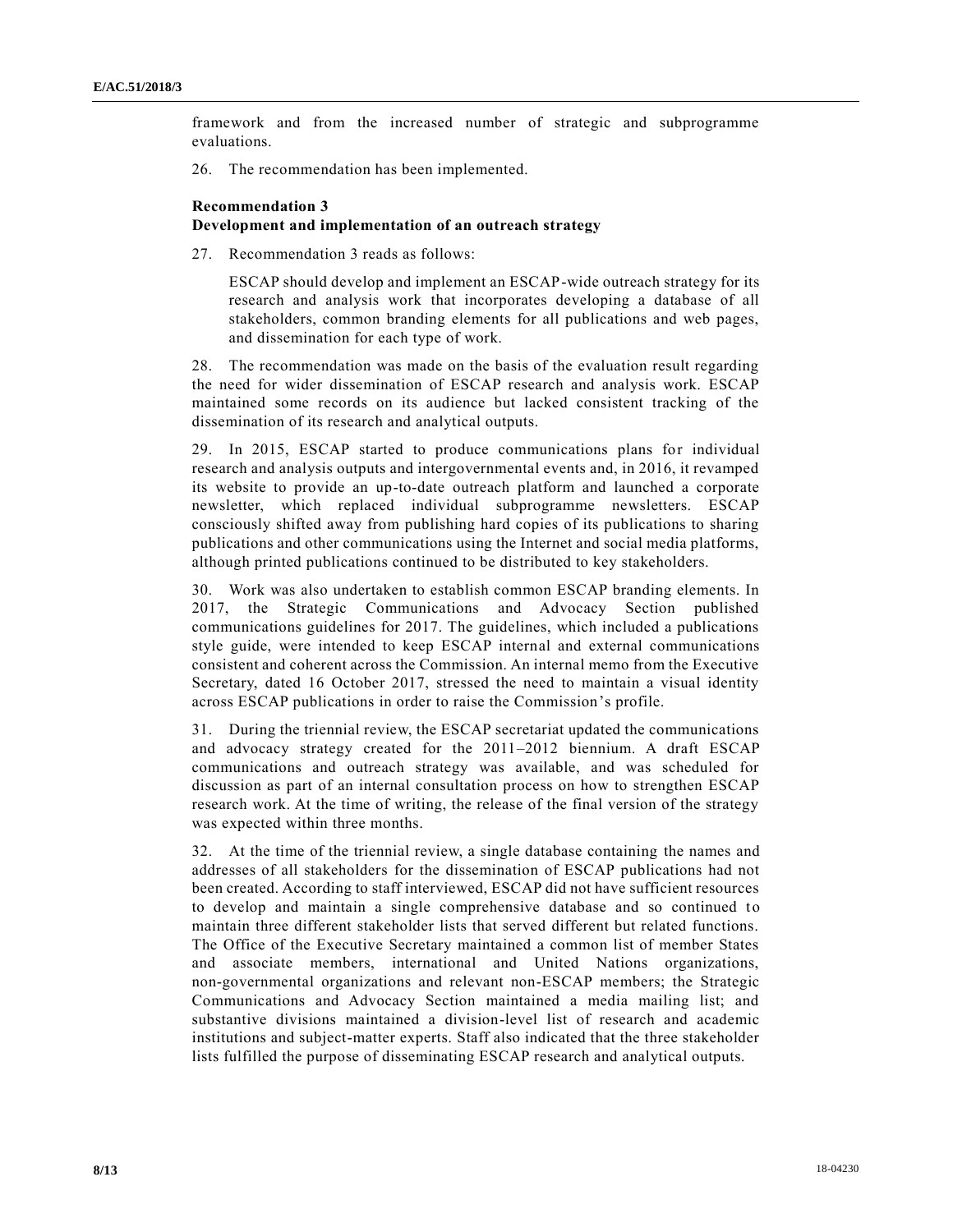33. As a result of the institutional results framework, ESCAP monitored access to its research and analysis work. Web analytics were used to track the number of page views of and downloads from the ESCAP website. Online access to ESCAP publications increased from 2016 to 2017 by 31 per cent in terms of downloads and by 1,214 per cent in terms of page views. During that period, the increase in percentage of downloads was greatest for the *Economic and Social Survey of Asia and the Pacific 2016: Year-end Update* (241 per cent), and that publication also experienced the most downloads in absolute terms (1,278). In 2017, ESCAP also tracked Twitter coverage of its publications. ESCAP is not yet able to track citations to ESCAP publications, and thus the extent to which research and analysis outputs are being used. ESCAP staff indicated that the development of a centralized digital depository for that purpose would be complicated and expensive.

34. The recommendation was partially implemented. In order to be fully implemented, ESCAP needs to finalize its communications and outreach strategy. That should include the consolidation of the current three mailing lists into a single stakeholder database.

#### **Recommendation 4**

### **Implementation of the framework on the working relations between ESCAP subregional offices and divisions**

35. Recommendation 4 reads as follows:

The Executive Secretary should implement and enforce the November 2012 framework (after updating it, as applicable) on the working relations between subregional offices and divisions, which clarifies their respective roles, responsibilities and authority. As part of the framework's implementation, ESCAP should discuss the question of resource allocation as it relates to its expected accomplishments.

36. The recommendation was made on the basis of the evaluation result regarding the lack of implementation and enforcement of the ESCAP November 2012 framework on the roles and responsibilities of subregional offices and divisions. Divisions and subregional offices lacked a shared understanding of their respective roles and responsibilities and faced limited resources and structural questions related to the engagement of subregional offices in substantive work.

37. On 26 November 2014, the Executive Secretary issued an updated guidance note on relations between ESCAP substantive divisions, subregional offices and regional institutions. The guidance note was developed with inputs from senior management and superseded the November 2012 framework on the working relations between ESCAP subregional offices and divisions.

38. During interviews, staff from ESCAP noted that, over time, divisions and subregional offices had arrived at a common understanding of their respective roles, responsibilities and added value; they stated that information exchanges, mutual engagement and collaboration worked well. They also stated that the advantages of subregional offices were their proximity and accessibility to member States, their knowledge of local contexts and their integrative nature, bringing together vertical divisions and subprogrammes. At the same time, staff suggested that good collaboration could not be attributed solely to formal guidance, and that mindsets, structures and systems, such as iSeek, which is an internal communications and knowledge-sharing tool for Secretariat staff serving at all duty stations and field missions, and the holding of "weekly briefs", also influenced collaboration.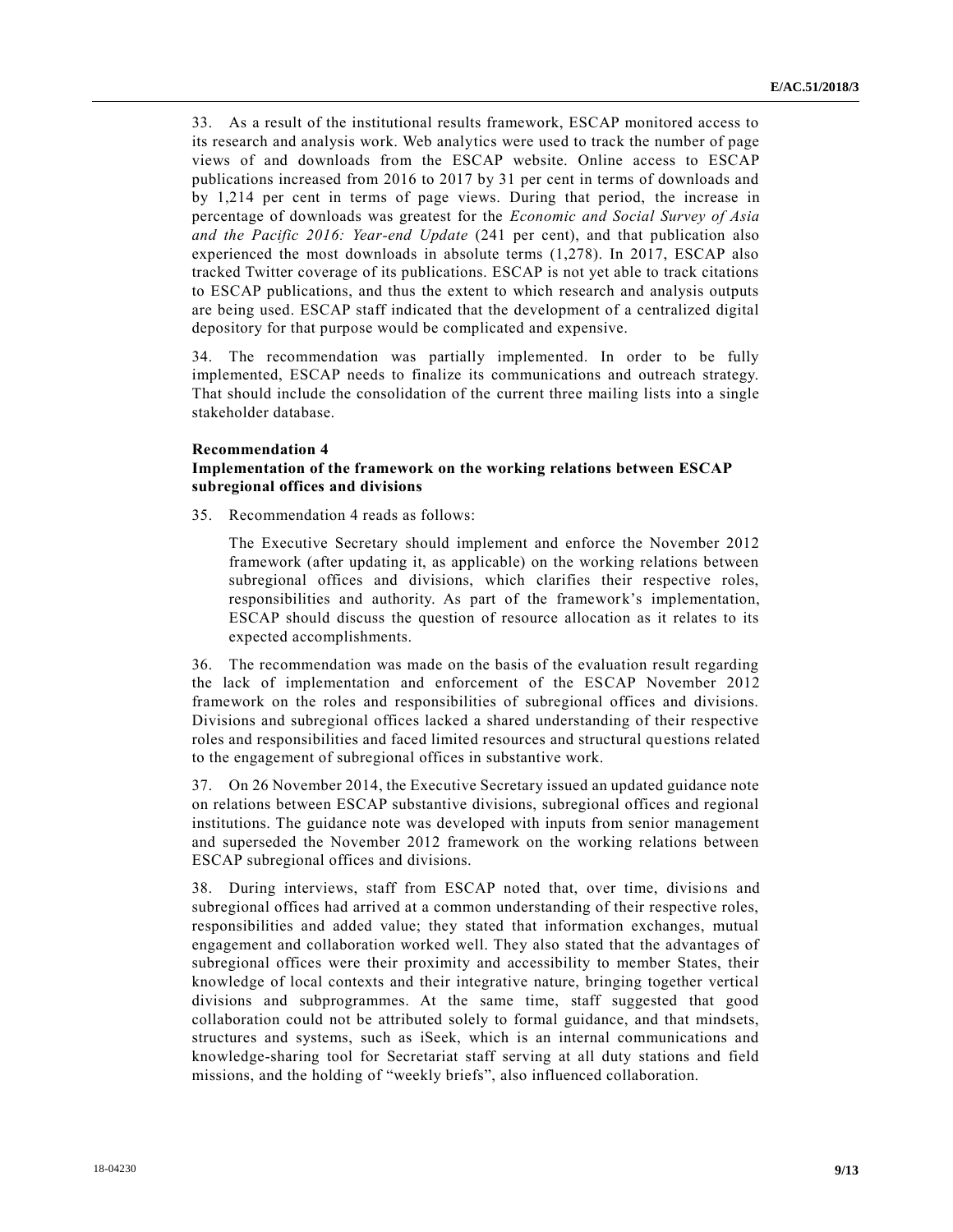39. The Strategy and Programme Management Division was charged with facilitating and supporting regular joint planning and review processes in line with the provisions of the guidance note, including (a) annual joint planning and review meetings of all divisions, subregional offices and regional institutions; and (b) regular bilateral consultation meetings as required between divisions, subregional offices and/or regional institutions for joint planning, review and implementation purposes. Three platforms in particular served the purpose of ensuring adequate coordination as specified in the provisions of the guidance note: weekly meetings of the Senior Management Team, "weekly briefs" and semi-annual consultation meetings organized by the Strategy and Programme Management Division.

40. The guidance note required that implementation be reviewed periodically by the ESCAP Senior Management Team and that adherence to the provisions contained in the note were to be included in the performance goals, targets and appraisal of all members of the Senior Management Team. The Strategy and Programme Management Division was also delegated responsibility for monitoring compliance and bringing issues to the attention of the Executive Secretary. There was, however, no evidence that the provisions of the guidance note were included in the employee performance appraisal systems.

41. The ESCAP evaluation plan for 2017–2019 scheduled an evaluation of the subregional offices, including cooperation and coordination with ESCAP substantive divisions and regional institutions in 2019, budget allowing.

42. While the guidance note did not address resources or structural questions, staff interviewed did not suggest particular challenges related to funding. Regular resource requirements for subprogramme 8, Subregional activities for development, ranged from \$7.4 million for the biennium 2012–2013 to \$8.1 million for 2014–2015, and from \$7.9 million for 2016–2017 to \$8.3 million (proposed) for 2018–2019. The number of budgeted posts (regular resources) for the subregions also ranged from 23 in 2012–2013 to 25 in 2014–2015, and from 24 posts in 2016–2017 to 25 (proposed) in 2018–2019. A P-5 professional post, based at ESCAP headquarters in Bangkok, was proposed for the South-East Asia region in 2018–2019. Three division-level professional posts were proposed for relocation to the North and Central Asia subregional office, but would continue working for their respective divisions.

43. A revised guidance note exists and working relations and resource allocations between substantive divisions and ESCAP subregional offices appear satisfactory. However, ESCAP can continue to strengthen the working relations between its subregional offices and divisions by implementing its review mechanisms for the guidance note.

44. The recommendation has been implemented.

## **III. Conclusion**

45. ESCAP took important steps to implement the four recommendations contained in the OIOS evaluation relevant to its research and analysis work on the one hand and its subregional work on the other. Some positive changes were seen as a result. The ESCAP research and publications agenda was strengthened, befitting the Commission's role as a regional think tank within the context of the 2030 Agenda for Sustainable Development. Opportunities for promoting publications with national policymakers were sought and publications reached more potential users. In addition, ESCAP enhanced its monitoring and reporting efforts to capture the extent to which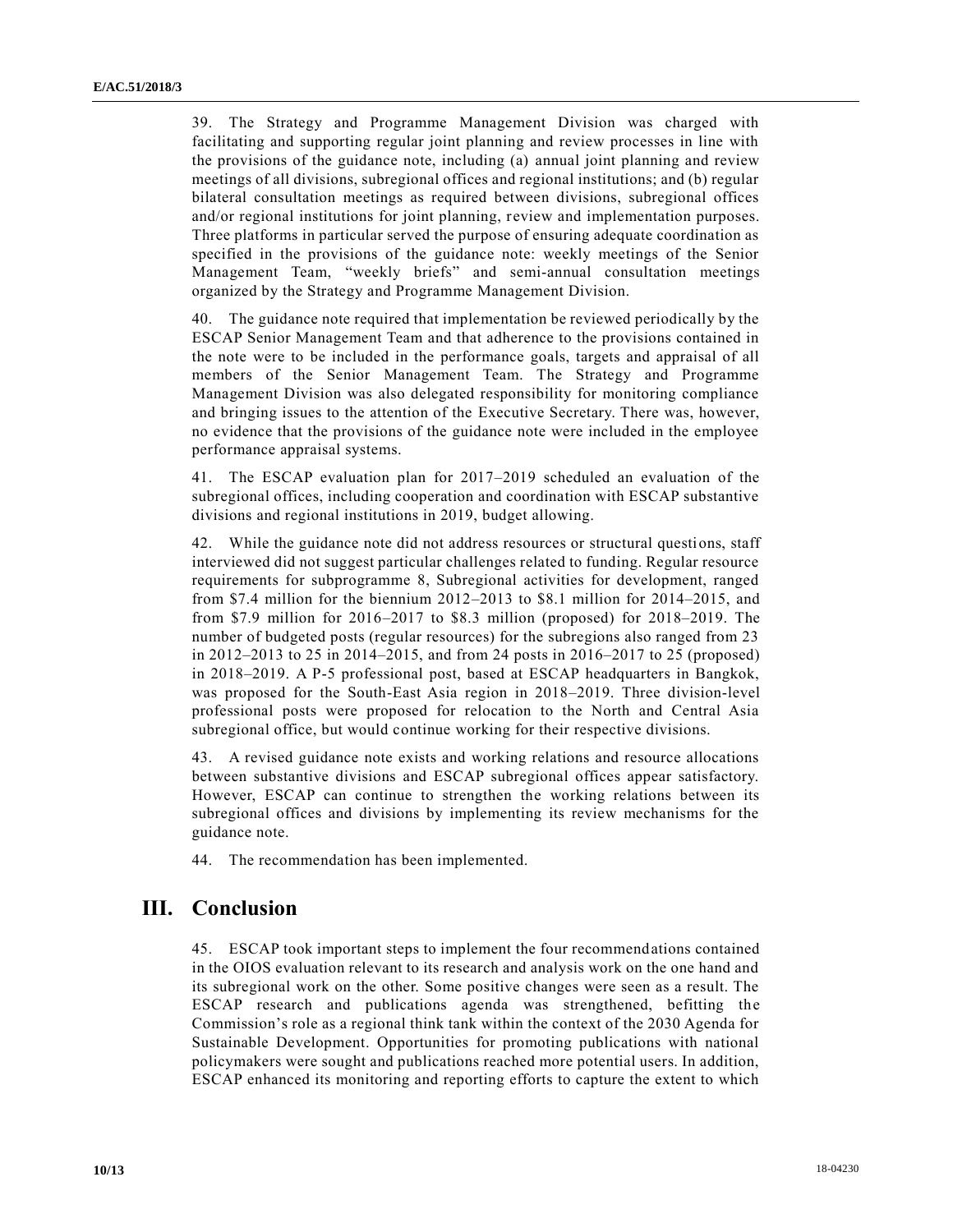research and analysis outputs were produced and contributed to overarching institutional goals. Furthermore, collaboration between ESCAP substantive divisions and its subregional offices appeared to have improved owing to the use of the guidance note on relations between ESCAP substantive divisions, subregional offices and regional institutions. The planned self-evaluation of the subregional offices should provide important further insights.

46. Not all recommendations by the Research and Publications Committee were addressed by the Editorial Board, however, possibly resulting in some missed opportunities, such as strengthening human resources capacities to administer and manage the ESCAP publications programme or building ESCAP research capacities. In addition, ESCAP should finalize the communications and outreach strategy, and establish a single stakeholder database.

> (*Signed*) Heidi **Mendoza** Under-Secretary-General for Internal Oversight Services March 2018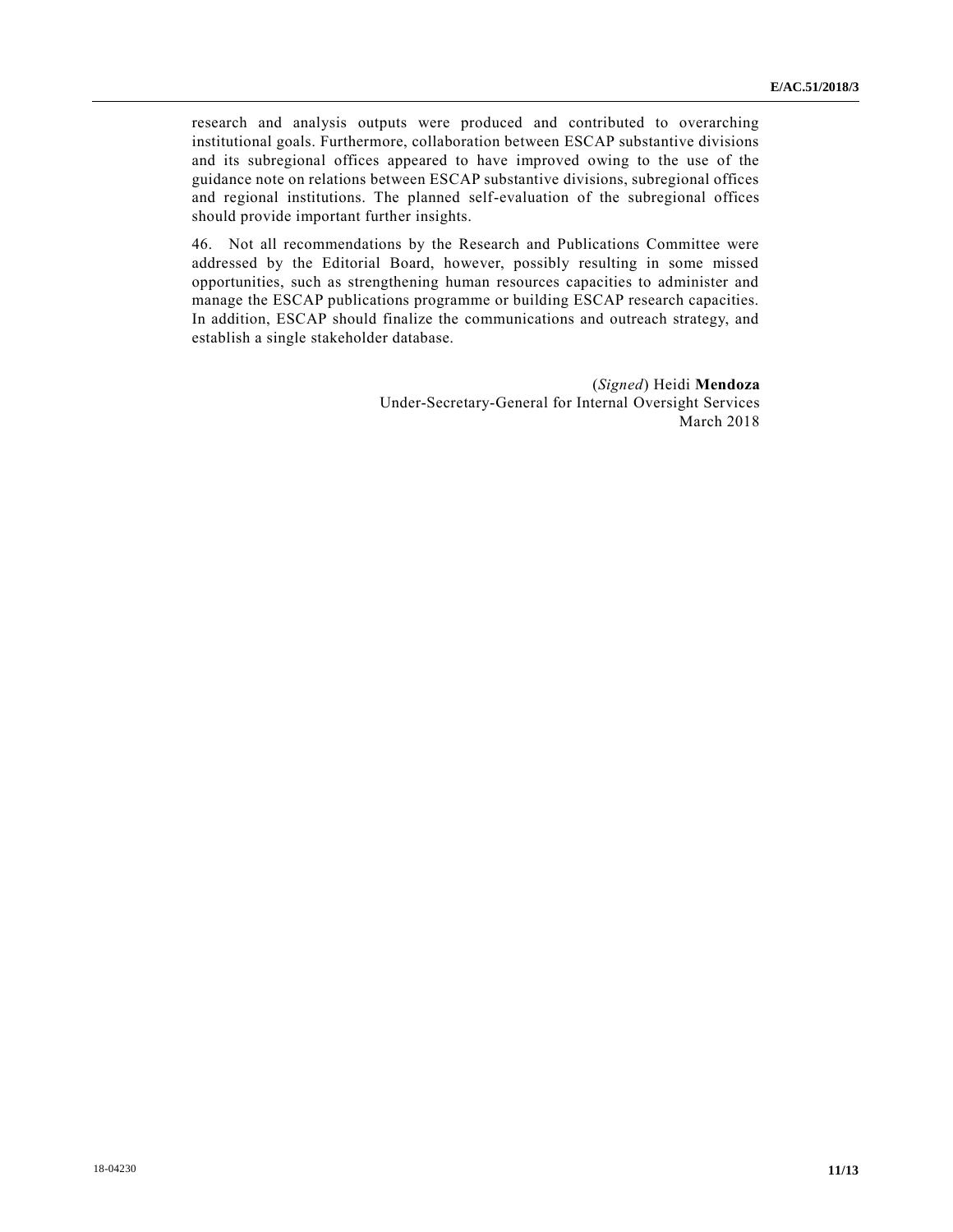## **Annex**\*

## **Comments received from the Economic and Social Commission for Asia and the Pacific**

The management of the Economic and Social Commission for Asia and the Pacific (ESCAP) expresses its appreciation to the Office of Internal Oversight Services (OIOS) for undertaking a comprehensive, consultative and evidenced -based process in reviewing the implementation of recommendations emanating from the OIOS programme evaluation of ESCAP. Since 2014, ESCAP has introduced new guidelines and measures to strengthen the prioritization and effectiveness of all aspects of its programme of work. Its key strategy focused on serving the Commission's core role as a regional think tank; providing the pre-eminent regional intergovernmental platform for building policy consensus and regional cooperation on inclusive and sustainable development; and serving as a regional development knowledge hub. The findings of the present OIOS triennial review contain valuable evidence of the considerable progress made by ESCAP towards its goal.

It was gratifying to note that the OIOS review confirmed positive changes in ESCAP research and analysis work, including improved quality and timeliness of ESCAP publications; better linkages between ESCAP research and analysis and its normative and technical cooperation work; improved credibility of ESCAP as a research organization; wider dissemination of ESCAP publications through the Internet and social media; and increased availability of monitoring and evaluation data on ESCAP research and analysis work.

With respect to the implementation of the recommendations, it was noted that of the four recommendations, three were implemented and one recommendation (recommendation 3) was partially implemented. In order to be fully implemented, OIOS advised that ESCAP needs to finalize its communications and outreach strategy and consolidate its current three mailing lists into a single stakeholder database. ESCAP management is committed to implementing the remaining actions and fully addressing the OIOS recommendation in line with its efforts to further strengthen the dissemination and impact of its research, analytical and publications work.

In that context, ESCAP management has initiated a process of significant deliberation and reflection on the current United Nations development system reform proposals initiated by the Secretary-General, suggesting, among other things, the strengthening of the role of the regional commissions as think tanks. As part of that process, a senior management workshop was held in January 2018 to discuss the various elements of the United Nations development system reform proposals and agree on how to further strengthen ESCAP. Regardless of the final decision on the reform of the United Nations development system, it was decided that ESCAP would further improve the quality and impact of its research and analysis in conjunction with its intergovernmental and technical cooperation work and introduce initiatives and changes that could strengthen the formulation and dissemination of its analytical work. Those changes will be reflected in an update of the ESCAP communications and outreach strategy that will address the recommendation of OIOS.

<sup>\*</sup> In the present annex, the Office of Internal Oversight Services presents the full text of comments received from the Economic and Social Commission for Asia and the Pacific. This practice has been instituted in line with General Assembly resolution 64/263, following the recommendation of the Independent Audit Advisory Committee.